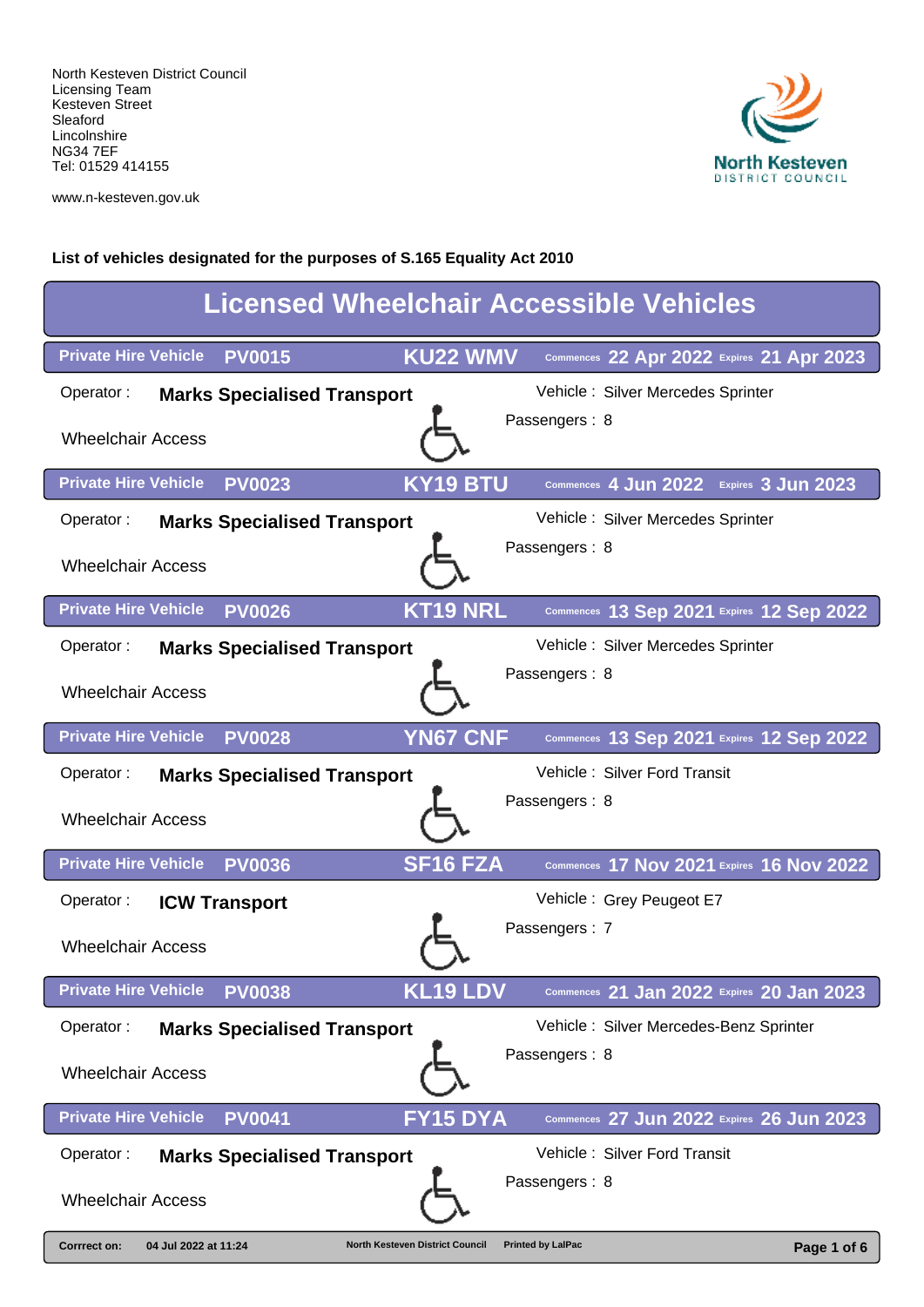

www.n-kesteven.gov.uk

| <b>Licensed Wheelchair Accessible Vehicles</b>  |                                        |                                           |  |  |
|-------------------------------------------------|----------------------------------------|-------------------------------------------|--|--|
| <b>Private Hire Vehicle</b><br><b>PV0045</b>    | <b>YR18 TWA</b>                        | Commences 10 Apr 2022 Expires 9 Apr 2023  |  |  |
| Operator:<br><b>Marks Specialised Transport</b> |                                        | Vehicle: Silver Ford Transit              |  |  |
| <b>Wheelchair Access</b>                        |                                        | Passengers: 7                             |  |  |
| <b>Private Hire Vehicle</b><br><b>PV0051</b>    | <b>KP19 ONX</b>                        | Commences 26 Jun 2022 Expires 25 Jun 2023 |  |  |
| Operator:<br><b>Marks Specialised Transport</b> |                                        | Vehicle: Silver Mercedes Sprinter         |  |  |
| <b>Wheelchair Access</b>                        |                                        | Passengers: 8                             |  |  |
| <b>Private Hire Vehicle</b><br><b>PV0013</b>    | <b>KP19 ONZ</b>                        | Commences 26 Jun 2022 Expires 25 Jun 2023 |  |  |
| Operator:<br><b>Marks Specialised Transport</b> |                                        | Vehicle: Silver Mercedes Sprinter         |  |  |
| <b>Wheelchair Access</b>                        |                                        | Passengers: 8                             |  |  |
| <b>Hackney Carriage</b><br><b>HV0051</b>        | <b>AE16 DFK</b>                        | Commences 13 Apr 2022 Expires 12 Apr 2023 |  |  |
| Operator:<br><b>Claphams Taxis</b>              |                                        | Vehicle: White Peugeot Boxer              |  |  |
| <b>Wheelchair Access</b>                        |                                        | Passengers: 8                             |  |  |
| <b>Hackney Carriage</b><br><b>HV0047</b>        | YP63 YGH                               | Commences 16 Apr 2022 Expires 15 Apr 2023 |  |  |
| Operator:<br><b>Claphams Taxis</b>              |                                        | Vehicle: Red Ford Transit                 |  |  |
| <b>Wheelchair Access</b>                        |                                        | Passengers: 8                             |  |  |
| <b>Hackney Carriage</b><br><b>HV0008</b>        | <b>DK69 CTU</b>                        | Commences 15 Feb 2022 Expires 14 Feb 2023 |  |  |
| Operator:<br><b>Claphams Taxis</b>              |                                        | Vehicle: White Peugeot Boxer              |  |  |
| <b>Wheelchair Access</b>                        |                                        | Passengers: 8                             |  |  |
| <b>Private Hire Vehicle</b><br><b>PV0052</b>    | <b>WA64 YJM</b>                        | Commences 31 May 2022 Expires 30 May 2023 |  |  |
| Operator:<br><b>Barnes Taxis</b>                |                                        | Vehicle: Blue Citroen Berlingo            |  |  |
| <b>Wheelchair Access</b>                        |                                        | Passengers: 4                             |  |  |
| Corrrect on:<br>04 Jul 2022 at 11:24            | <b>North Kesteven District Council</b> | <b>Printed by LalPac</b><br>Page 2 of 6   |  |  |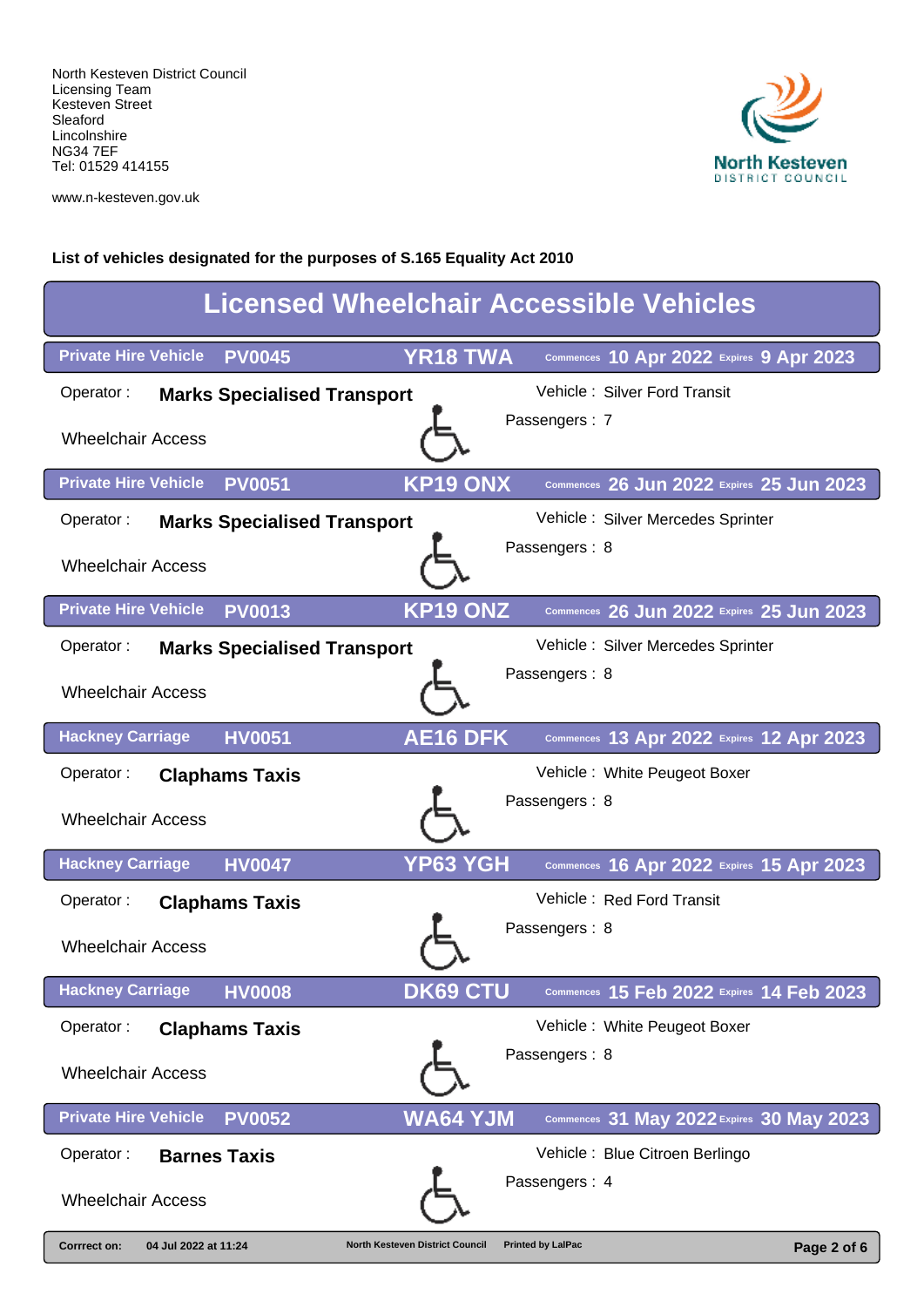

www.n-kesteven.gov.uk

| <b>Licensed Wheelchair Accessible Vehicles</b>                                        |                                           |  |  |  |
|---------------------------------------------------------------------------------------|-------------------------------------------|--|--|--|
| <b>KY19 BFN</b><br><b>Private Hire Vehicle</b><br><b>PV0054</b>                       | Commences 13 Aug 2021 Expires 12 Aug 2022 |  |  |  |
| Operator:<br><b>Marks Specialised Transport</b>                                       | Vehicle: Silver Mercedes Sprinter         |  |  |  |
| <b>Wheelchair Access</b>                                                              | Passengers: 8                             |  |  |  |
| <b>Private Hire Vehicle</b><br><b>KU18 EZS</b><br><b>PV0059</b>                       | Commences 27 Aug 2021 Expires 26 Aug 2022 |  |  |  |
| Operator:<br><b>Marks Specialised Transport</b>                                       | Vehicle: Silver Mercedes Sprinter         |  |  |  |
| <b>Wheelchair Access</b>                                                              | Passengers: 8                             |  |  |  |
| <b>KU22 WMP</b><br><b>Private Hire Vehicle</b><br><b>PV0060</b>                       | Commences 29 Apr 2022 Expires 28 Apr 2023 |  |  |  |
| Operator:<br><b>Marks Specialised Transport</b>                                       | Vehicle: Silver Mercedes Sprinter         |  |  |  |
| <b>Wheelchair Access</b>                                                              | Passengers: 8                             |  |  |  |
| <b>Private Hire Vehicle</b><br><b>KU18 EZV</b><br><b>PV0063</b>                       | Commences 27 Aug 2021 Expires 26 Aug 2022 |  |  |  |
| Operator:<br><b>Marks Specialised Transport</b>                                       | Vehicle: Silver Mercedes Sprinter         |  |  |  |
| <b>Wheelchair Access</b>                                                              | Passengers: 8                             |  |  |  |
| <b>Private Hire Vehicle</b><br>KU18 EZT<br><b>PV0065</b>                              | Commences 27 Aug 2021 Expires 26 Aug 2022 |  |  |  |
| Operator:<br><b>Marks Specialised Transport</b>                                       | Vehicle: Silver Mercedes Sprinter         |  |  |  |
| <b>Wheelchair Access</b>                                                              | Passengers: 8                             |  |  |  |
| <b>Private Hire Vehicle</b><br><b>KU18 FGN</b><br><b>PV0066</b>                       | Commences 27 Aug 2021 Expires 26 Aug 2022 |  |  |  |
| Operator:<br><b>Marks Specialised Transport</b>                                       | Vehicle: Silver Mercedes Sprinter         |  |  |  |
| <b>Wheelchair Access</b>                                                              | Passengers: 8                             |  |  |  |
| <b>Private Hire Vehicle</b><br><b>KP71 NBK</b><br><b>PV0067</b>                       | Commences 30 Nov 2021 Expires 29 Nov 2022 |  |  |  |
| Operator:<br><b>Marks Specialised Transport</b>                                       | Vehicle: White Mercedes Sprinter          |  |  |  |
| <b>Wheelchair Access</b>                                                              | Passengers: 8                             |  |  |  |
| 04 Jul 2022 at 11:24<br><b>Corrrect on:</b><br><b>North Kesteven District Council</b> | <b>Printed by LalPac</b><br>Page 3 of 6   |  |  |  |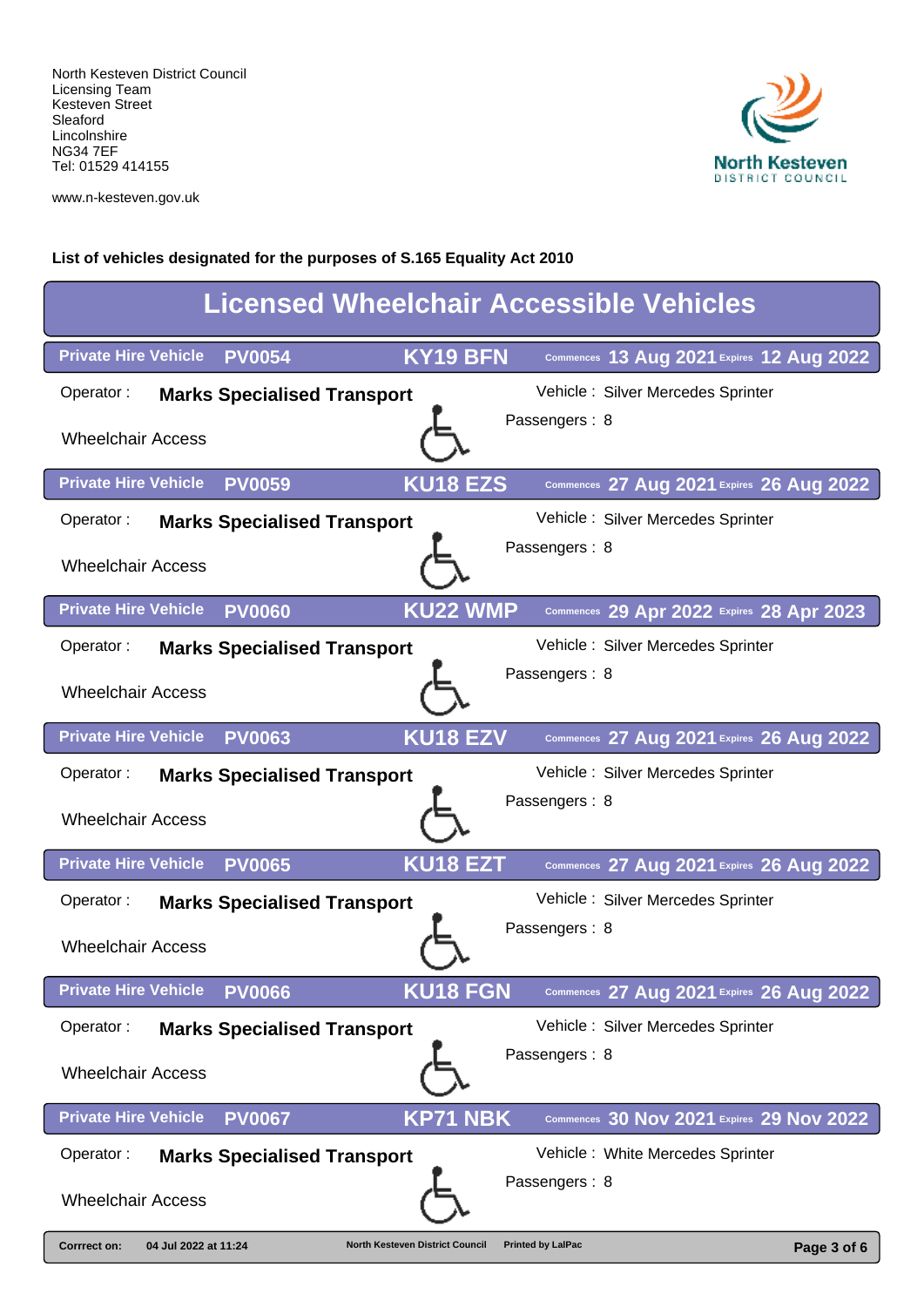

www.n-kesteven.gov.uk

| <b>Licensed Wheelchair Accessible Vehicles</b>                                        |                                                    |  |  |  |
|---------------------------------------------------------------------------------------|----------------------------------------------------|--|--|--|
| KT68 XFU<br><b>Private Hire Vehicle</b><br><b>PV0076</b>                              | Commences 29 Aug 2021 Expires 28 Aug 2022          |  |  |  |
| Operator:<br><b>Marks Specialised Transport</b>                                       | Vehicle: Silver Mercedes Sprinter                  |  |  |  |
| <b>Wheelchair Access</b>                                                              | Passengers: 8                                      |  |  |  |
| <b>Private Hire Vehicle</b><br><b>FY15 DYS</b><br><b>PV0078</b>                       | Commences 17 Apr 2022 Expires 16 Apr 2023          |  |  |  |
| Operator:<br><b>Marks Specialised Transport</b>                                       | Vehicle: Silver Ford Transit                       |  |  |  |
| <b>Wheelchair Access</b>                                                              | Passengers: 8                                      |  |  |  |
| FY64 KCC<br><b>Private Hire Vehicle</b><br><b>PV0082</b>                              | Commences 6 Nov 2021 Expires 5 Nov 2022            |  |  |  |
| Operator:<br><b>Marks Specialised Transport</b>                                       | Vehicle: Silver Ford Transit                       |  |  |  |
| <b>Wheelchair Access</b>                                                              | Passengers: 8                                      |  |  |  |
| <b>Private Hire Vehicle</b><br><b>FY15 EDF</b><br><b>PV0083</b>                       | Commences 5 May 2022 Expires 4 May 2023            |  |  |  |
| Operator:<br><b>Marks Specialised Transport</b>                                       | Vehicle: Silver Ford Transit                       |  |  |  |
| <b>Wheelchair Access</b>                                                              | Passengers: 8                                      |  |  |  |
| <b>Private Hire Vehicle</b><br><b>FN67 EYM</b><br><b>PV0084</b>                       | <b>Expires 31 Aug 2022</b><br>Commences 1 Sep 2021 |  |  |  |
| Operator:<br><b>Marks Specialised Transport</b>                                       | Vehicle: Silver Vauxhall Movano                    |  |  |  |
| <b>Wheelchair Access</b>                                                              | Passengers: 8                                      |  |  |  |
| KU21 ZHG<br><b>Private Hire Vehicle</b><br><b>PV0087</b>                              | Commences 11 May 2022 Expires 10 May 2023          |  |  |  |
| Operator:<br><b>Marks Specialised Transport</b>                                       | Vehicle: Silver Mercedes Sprinter                  |  |  |  |
| <b>Wheelchair Access</b>                                                              | Passengers: 8                                      |  |  |  |
| <b>Private Hire Vehicle</b><br><b>FV14 OKM</b><br><b>PV0104</b>                       | Expires 31 Aug 2022<br>Commences 1 Sep 2021        |  |  |  |
| Operator:<br><b>Marks Specialised Transport</b>                                       | Vehicle: Silver Ford Transit                       |  |  |  |
| <b>Wheelchair Access</b>                                                              | Passengers: 8                                      |  |  |  |
| 04 Jul 2022 at 11:24<br><b>Corrrect on:</b><br><b>North Kesteven District Council</b> | <b>Printed by LalPac</b><br>Page 4 of 6            |  |  |  |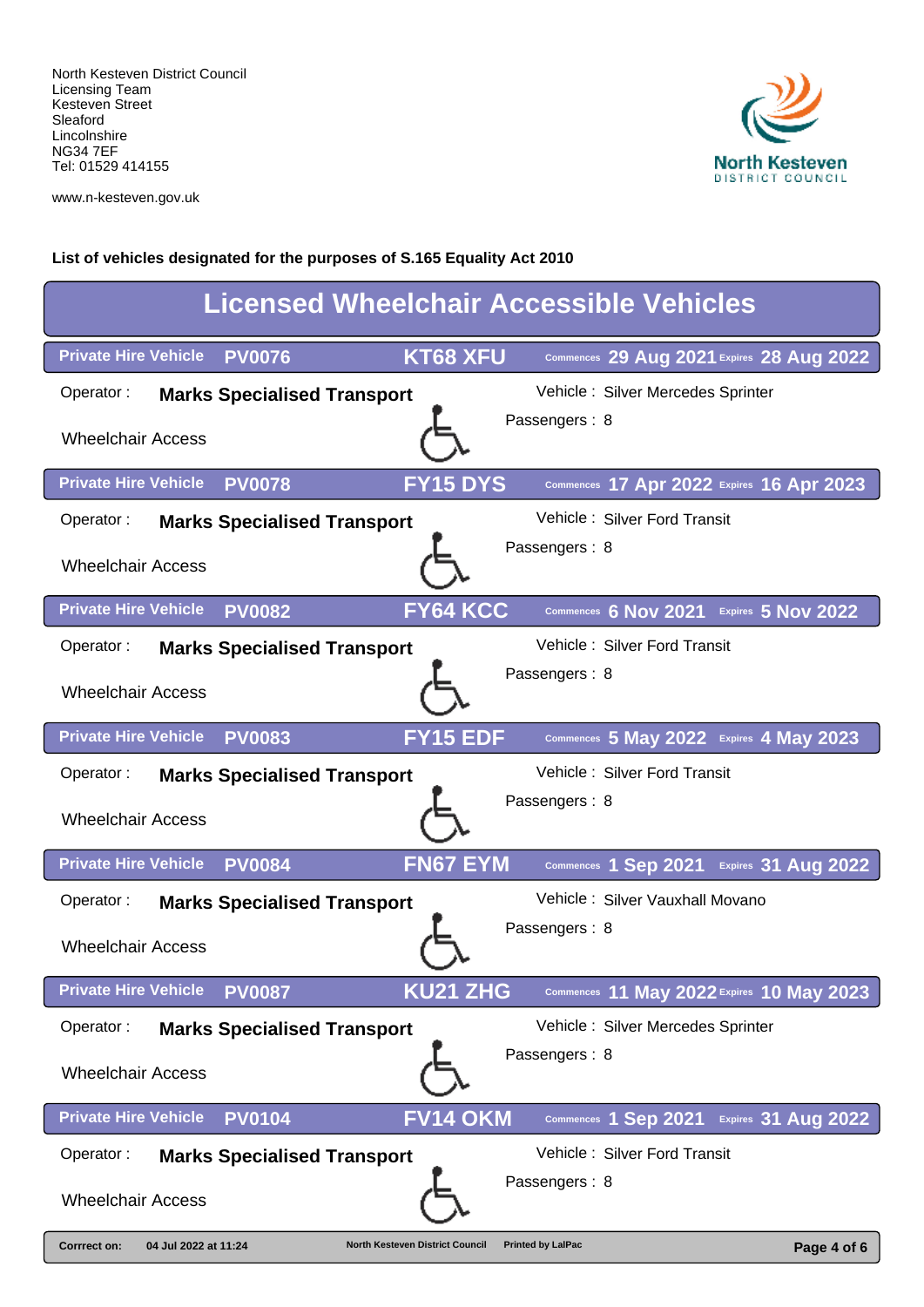

www.n-kesteven.gov.uk

| <b>Licensed Wheelchair Accessible Vehicles</b>                                 |                                            |  |  |
|--------------------------------------------------------------------------------|--------------------------------------------|--|--|
| FY16 KGP<br><b>Private Hire Vehicle</b><br><b>PV0110</b>                       | Commences 4 Apr 2022<br>Expires 3 Apr 2023 |  |  |
| Operator:<br><b>Marks Specialised Transport</b>                                | Vehicle: Silver Ford Transit               |  |  |
| <b>Wheelchair Access</b>                                                       | Passengers: 8                              |  |  |
| <b>Private Hire Vehicle</b><br><b>KR21 VXF</b><br><b>PV0114</b>                | Commences 17 May 2022 Expires 16 May 2023  |  |  |
| Operator:<br><b>Marks Specialised Transport</b>                                | Vehicle: Silver Mercedes Vito              |  |  |
| <b>Wheelchair Access</b>                                                       | Passengers: 8                              |  |  |
| <b>KR21 VXL</b><br><b>Private Hire Vehicle</b><br><b>PV0117</b>                | Commences 17 May 2022 Expires 16 May 2023  |  |  |
| Operator:<br><b>Marks Specialised Transport</b>                                | Vehicle: Silver Mercedes Vito              |  |  |
| <b>Wheelchair Access</b>                                                       | Passengers: 8                              |  |  |
| <b>KR21 VXK</b><br><b>Private Hire Vehicle</b><br><b>PV0118</b>                | Commences 17 May 2022 Expires 16 May 2023  |  |  |
| Operator:<br><b>Marks Specialised Transport</b>                                | Vehicle: Silver Mercedes Vito              |  |  |
| <b>Wheelchair Access</b>                                                       | Passengers: 8                              |  |  |
| <b>Private Hire Vehicle</b><br><b>KR21 VXJ</b><br><b>PV0119</b>                | Commences 17 May 2022 Expires 16 May 2023  |  |  |
| Operator:<br><b>Marks Specialised Transport</b>                                | Vehicle: Silver Mercedes Vito              |  |  |
| <b>Wheelchair Access</b>                                                       | Passengers: 8                              |  |  |
| <b>YR16 AZC</b><br><b>Private Hire Vehicle</b><br><b>PV0120</b>                | Commences 10 Mar 2022 Expires 9 Mar 2023   |  |  |
| Operator:<br><b>Marks Specialised Transport</b>                                | Vehicle: Silver Ford Transit               |  |  |
| <b>Wheelchair Access</b>                                                       | Passengers: 8                              |  |  |
| <b>Private Hire Vehicle</b><br><b>KR21 VXG</b><br><b>PV0122</b>                | Commences 17 May 2022 Expires 16 May 2023  |  |  |
| Operator:<br><b>Marks Specialised Transport</b>                                | Vehicle: Silver Mercedes Vito              |  |  |
| <b>Wheelchair Access</b>                                                       | Passengers: 8                              |  |  |
| 04 Jul 2022 at 11:24<br>Corrrect on:<br><b>North Kesteven District Council</b> | <b>Printed by LalPac</b><br>Page 5 of 6    |  |  |